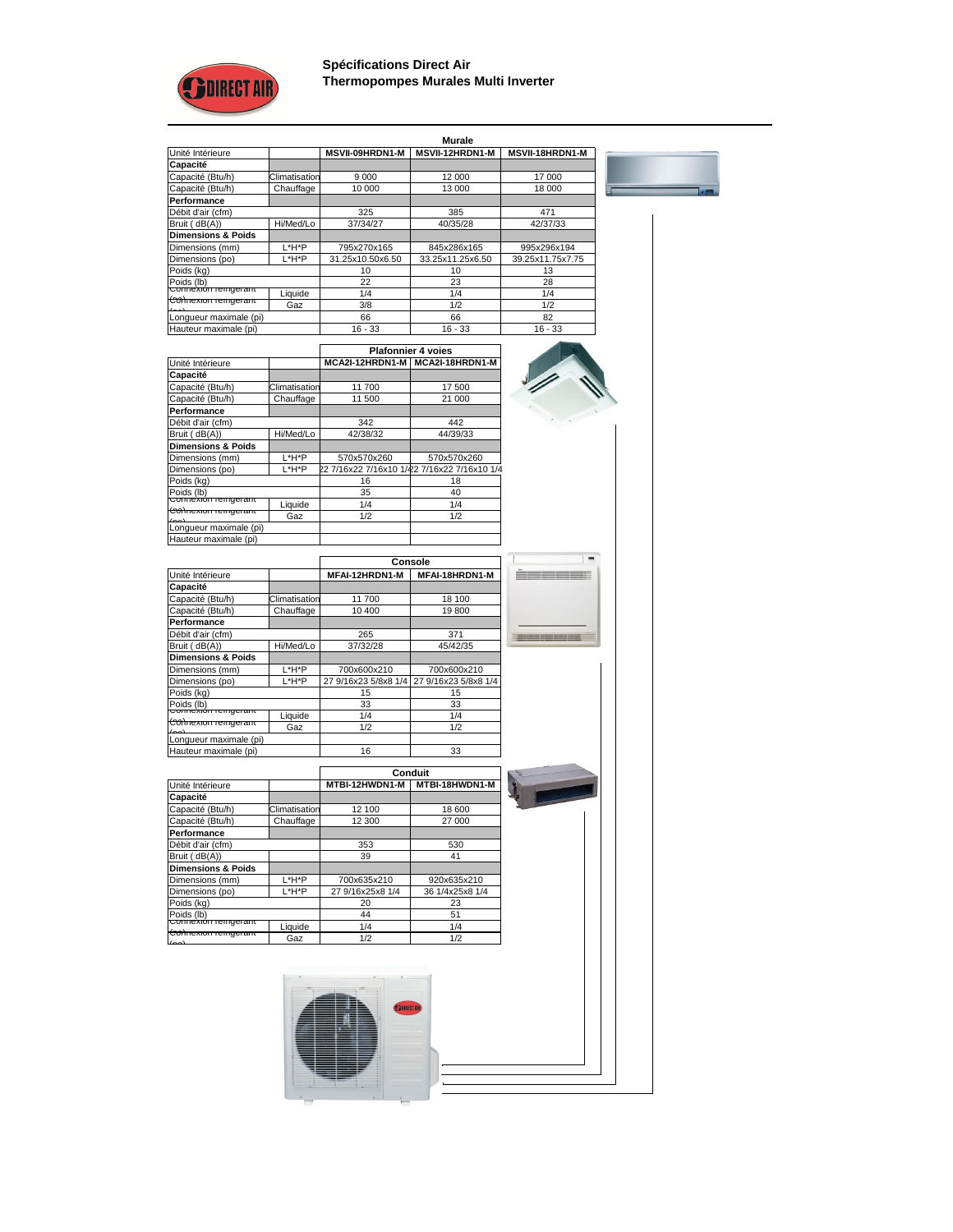

**Spécifications Direct Air Thermopompes Murales Multi Inverter**

|                                | 2 ZONES           | <b>3 ZONES</b>    | <b>4 ZONES</b>    |  |
|--------------------------------|-------------------|-------------------|-------------------|--|
| Unité extérieure               | M2OC-18HRDN1-M    | M3OC-27HRDN1-M    | M4OC-36HRDN1-M    |  |
| Capacité climatisation (Btu/h) | 18 000            | 27 000            | 36 000            |  |
| Capacité chauffage (Btu/h)     | 10 000            | 12 500            | 18 000            |  |
| Réfrigérant                    | <b>R410A</b>      | <b>R410A</b>      | <b>R410A</b>      |  |
| Voltage                        | 208-230V/1Ph/60HZ | 208-230V/1Ph/60HZ | 208-230V/1Ph/60HZ |  |
| Ampérage                       | 11,4              | 14                | 15,4              |  |
| Niveaux sonores (Db)           | 53                | 55                | 61                |  |
| Largeur (mm/po)                | 845 / 33.25       | 845 / 33.25       | 990/39            |  |
| Hauteur (mm/po)                | 700 / 27.5        | 700 / 27.5        | 965 / 38          |  |
| Profondeur (mm/po)             | 320 / 12.50       | 320 / 12.50       | 345 / 13.50       |  |
| Poid (Kg/lb)                   | 53.5/118          | 57/125            | 86/189            |  |
| Connexion réfrigérant (po)     | $1/4" - 3/8"$     | $1/4" - 3/8"$     | $1/4" - 3/8"$     |  |
| Longueur totale maximale (pi)  | 98                | 150               | 200               |  |

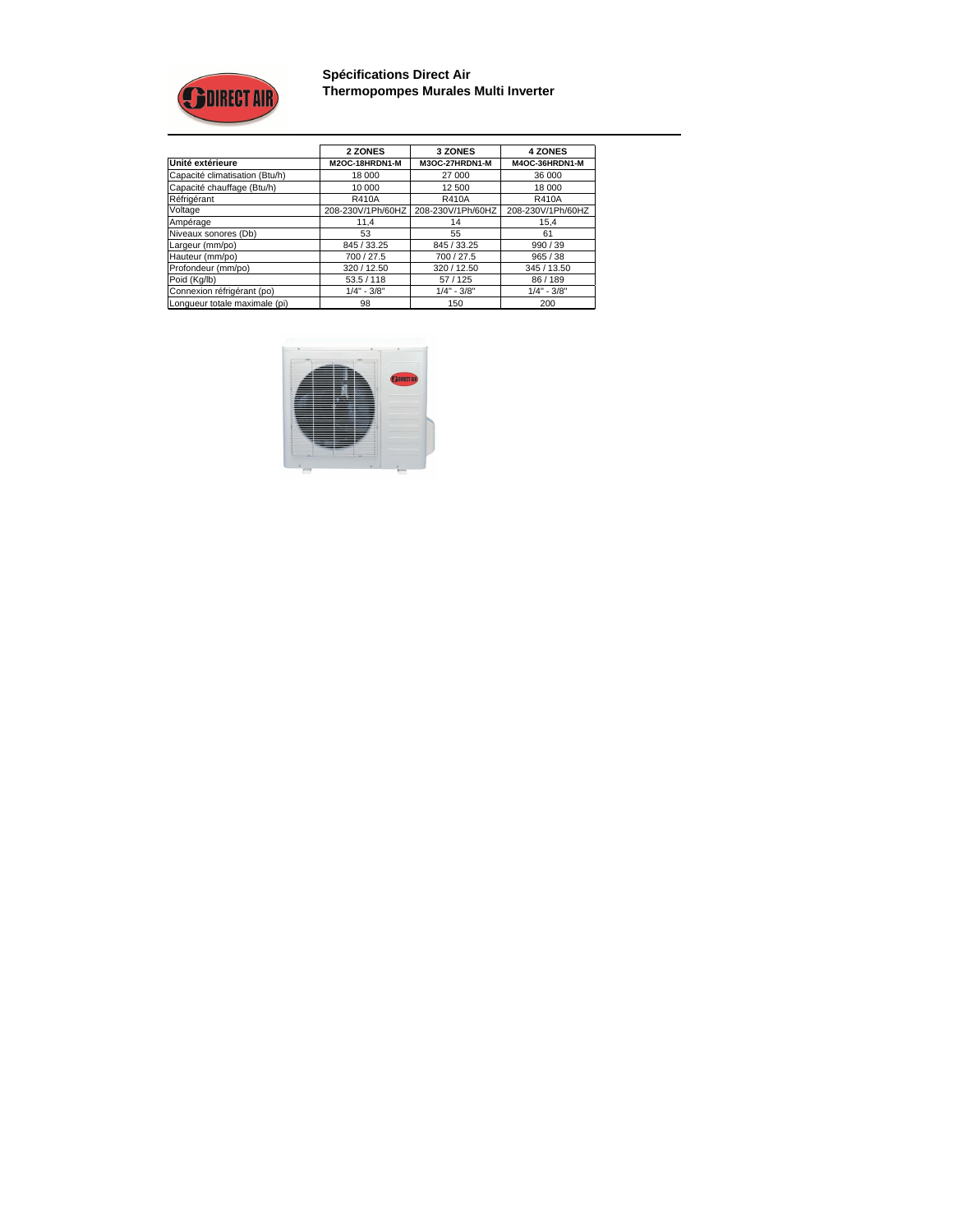

## **Direct Air Specifications Multi Inverter Mini Split Heat Pumps**

|                               |           | Wall                   |                        |                        |
|-------------------------------|-----------|------------------------|------------------------|------------------------|
| Indoor unit                   |           | <b>MSVII-09HRDN1-M</b> | <b>MSVII-12HRDN1-M</b> | <b>MSVII-18HRDN1-M</b> |
| <b>Capacity</b>               |           |                        |                        |                        |
| Capacity (Btu/h)              | Cooling   | 9 0 0 0                | 12 000                 | 17 000                 |
| Capacity (Btu/h)              | Heating   | 10 000                 | 13 000                 | 18 000                 |
| <b>Performance</b>            |           |                        |                        |                        |
| Air Flow (cfm)                |           | 325                    | 385                    | 471                    |
| Noise Level (dB(A))           | Hi/Med/Lo | 37/34/27               | 40/35/28               | 42/37/33               |
| <b>Dimension &amp; Weight</b> |           |                        |                        |                        |
| Dimensions (mm)               | W*H*D     | 795x270x165            | 845x286x165            | 995x296x194            |
| Dimensions (inches)           | inch      | 31.25x10.50x6.50       | 33.25x11.25x6.50       | 39.25x11.75x7.75       |
| Weight (kg)                   |           | 10                     | 10                     | 13                     |
| Weight (lbs)                  |           | 22                     | 23                     | 28                     |
| Piping Size (inches)          | Liquid    | 1/4                    | 1/4                    | 1/4                    |
| Piping Size (inches)          | Gas       | 3/8                    | 1/2                    | 1/2                    |
| Maximum Length (ft)           |           | 66                     | 66                     | 82                     |
| Maximum Height (ft)           |           | $16 - 33$              | $16 - 33$              | $16 - 33$              |

 $\overline{\blacksquare}$ 

|                               |           | 4-Way Cassette                |                               |  |
|-------------------------------|-----------|-------------------------------|-------------------------------|--|
| Indoor unit                   |           | MCA2I-12HRDN1-M               | MCA2I-18HRDN1-M               |  |
| <b>Capacity</b>               |           |                               |                               |  |
| Capacity (Btu/h)              | Cooling   | 11700                         | 17 500                        |  |
| Capacity (Btu/h)              | Heating   | 11500                         | 21 000                        |  |
| <b>Performance</b>            |           |                               |                               |  |
| Air Flow (cfm)                |           | 342                           | 442                           |  |
| Noise Level (dB(A))           | Hi/Med/Lo | 42/38/32                      | 44/39/33                      |  |
| <b>Dimension &amp; Weight</b> |           |                               |                               |  |
| Dimensions (mm)               | W*H*D     | 570x570x260                   | 570x570x260                   |  |
| Dimensions (inches)           | inch      | $\overline{A}$ $\overline{A}$ | $\overline{A}$ $\overline{A}$ |  |
| Weight (kg)                   |           | 16                            | 18                            |  |
| Weight (lbs)                  |           | 35                            | 40                            |  |
| Piping Size (inches)          | Liquid    | 1/4                           | 1/4                           |  |
| Piping Size (inches)          | Gas       | 1/2                           | 1/2                           |  |
| Maximum Length (ft)           |           | 0                             | 0                             |  |
| Maximum Height (ft)           |           | 0                             | 0                             |  |

|                               |           | <b>Console</b>       |                      |  |
|-------------------------------|-----------|----------------------|----------------------|--|
| Indoor unit                   |           | MFAI-12HRDN1-M       | MFAI-18HRDN1-M       |  |
| <b>Capacity</b>               |           |                      |                      |  |
| Capacity (Btu/h)              | Cooling   | 11700                | 18 100               |  |
| Capacity (Btu/h)              | Heating   | 10 400               | 19800                |  |
| <b>Performance</b>            |           |                      |                      |  |
| Air Flow (cfm)                |           | 265                  | 371                  |  |
| Noise Level (dB(A))           | Hi/Med/Lo | 37/32/28             | 45/42/35             |  |
| <b>Dimension &amp; Weight</b> |           |                      |                      |  |
| Dimensions (mm)               | W*H*D     | 700x600x210          | 700x600x210          |  |
| Dimensions (inches)           | inch      | 27 9/16x23 5/8x8 1/4 | 27 9/16x23 5/8x8 1/4 |  |
| Weight (kg)                   |           | 15                   | 15                   |  |
| Weight (lbs)                  |           | 33                   | 33                   |  |
| Piping Size (inches)          | Liquid    | 1/4                  | 1/4                  |  |
| Piping Size (inches)          | Gas       | 1/2                  | 1/2                  |  |
| Maximum Length (ft)           |           | $\boldsymbol{0}$     | $\overline{0}$       |  |
| Maximum Height (ft)           |           | 16                   | 33                   |  |
|                               |           |                      |                      |  |
|                               |           |                      | <b>Duct</b>          |  |
| Indoor unit                   |           | MTBI-12HWDN1-M       | MTBI-18HWDN1-M       |  |
| <b>Capacity</b>               |           |                      |                      |  |
| Capacity (Btu/h)              | Cooling   | 12 100               | 18 600               |  |
| Capacity (Btu/h)              | Heating   | 12 300               | 27 000               |  |
| <b>Performance</b>            |           |                      |                      |  |
| Air Flow (cfm)                |           | 353                  | 530                  |  |
| Noise Level (dB(A))           |           | 39                   | 41                   |  |
| <b>Dimension &amp; Weight</b> |           |                      |                      |  |
| Dimensions (mm)               | W*H*D     | 700x635x210          | 920x635x210          |  |
| Dimensions (inches)           | inch      | 27 9/16x25x8 1/4     | 36 1/4x25x8 1/4      |  |
| Weight (kg)                   |           | 20                   | 23                   |  |
| Weight (lbs)                  |           | 44                   | 51                   |  |
| Piping Size (inches)          | Liquid    | 1/4                  | 1/4                  |  |
| Piping Size (inches)          | Gas       | 1/2                  | 1/2                  |  |